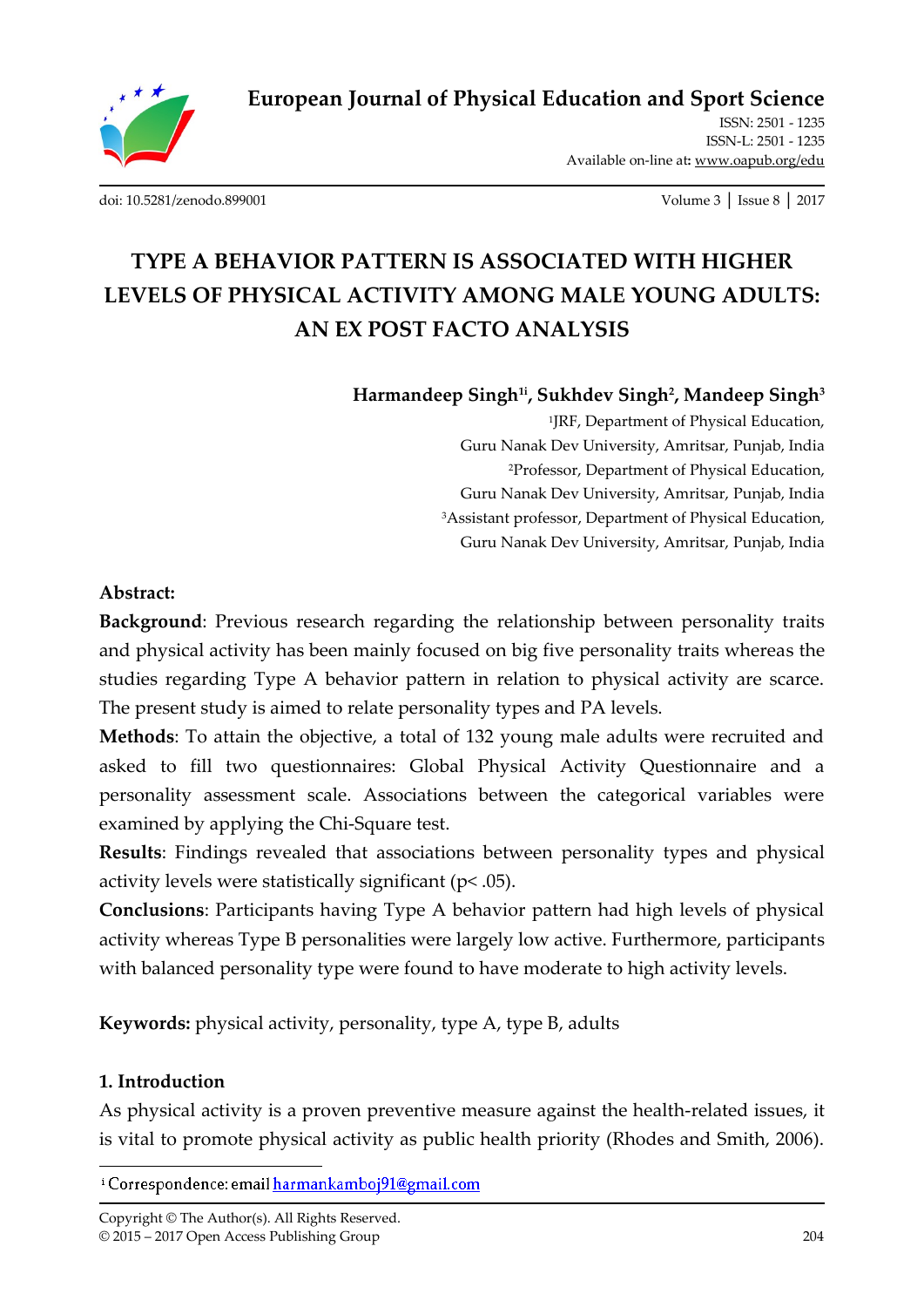Participation in regular physical activity has been associated with a large number of factors broadly classified as environmental, personal and social (Trost et al, 2002). Existing literature has linked both physical inactivity and Type A behavior pattern with coronary heart diseases (Bijnen et al, 1994; Powell et al, 1987; Shaper and Wannamethee, 1991; Friedman and Rosenman, 1960). The theory of the relationship of personality with coronary heart disease (CHD) initially came to prominence about 50 years ago with the notion of Type A behavior, an amalgam of edginess, hostile conduct, competitiveness and domination. Although this concept was proved erratic in later research (Petticrew et al 2012), regardless of this, it was a significant contribution to scientific literature. It has been argued that the significance of personality has been undervalued in the previous exploration by the failure to establish health behavior norms and ignoring the significant personality dimensions, for instance, conscientiousness and agreeableness, when investigating health behavior patterns (Booth-Kewley and Vickers, 1994). However, research has discovered links between specific personality patterns and performance-based effects such as scholarly and professional success and between personality traits and health-related outcome (Mark et al, 2014). The relationship between aerobic physical fitness and personality traits had been observed about four decades back (Sharp and Reilley, 1975). Recent studies of sitting behavior among adults have discovered that low levels of conscientiousness, extraversion, and openness and high levels of neuroticism as significant predictors of more sedentary behavior in leisure-time (Ebstrup et al, 2013). Moreover, it has been reported in the literature that even physical activity can alter the personality traits (Allen and Laborde, 2014). In the Indian context, few studies have been conducted and that were restricted to associating socio-demographic patterns (Singh and Singh, 2017). The availability of literature regarding linkage physical activity level and type A behavior pattern is scarce. Hence, this study is an attempt to provide baseline findings regarding associations between the aforementioned two variables.

#### **2. Methods and materials**

The present study recruited 132 young male adults of age 19-30 years from Guru Nanak Dev University, Amritsar, India. The participants were asked to fill two questionnaires for the purpose of assessing their personality type and physical activity level. A scale adapted from Bortner & Rosenman (1967) and Powell (1992) was administered to assess Type A or B behavior pattern. This scale contains 13 items regarding behavior pattern, each item has a score of 0 to 10. A total score of <70 indicate Type B personality, 70 to 100 balanced personality type and >100 as Type A personality.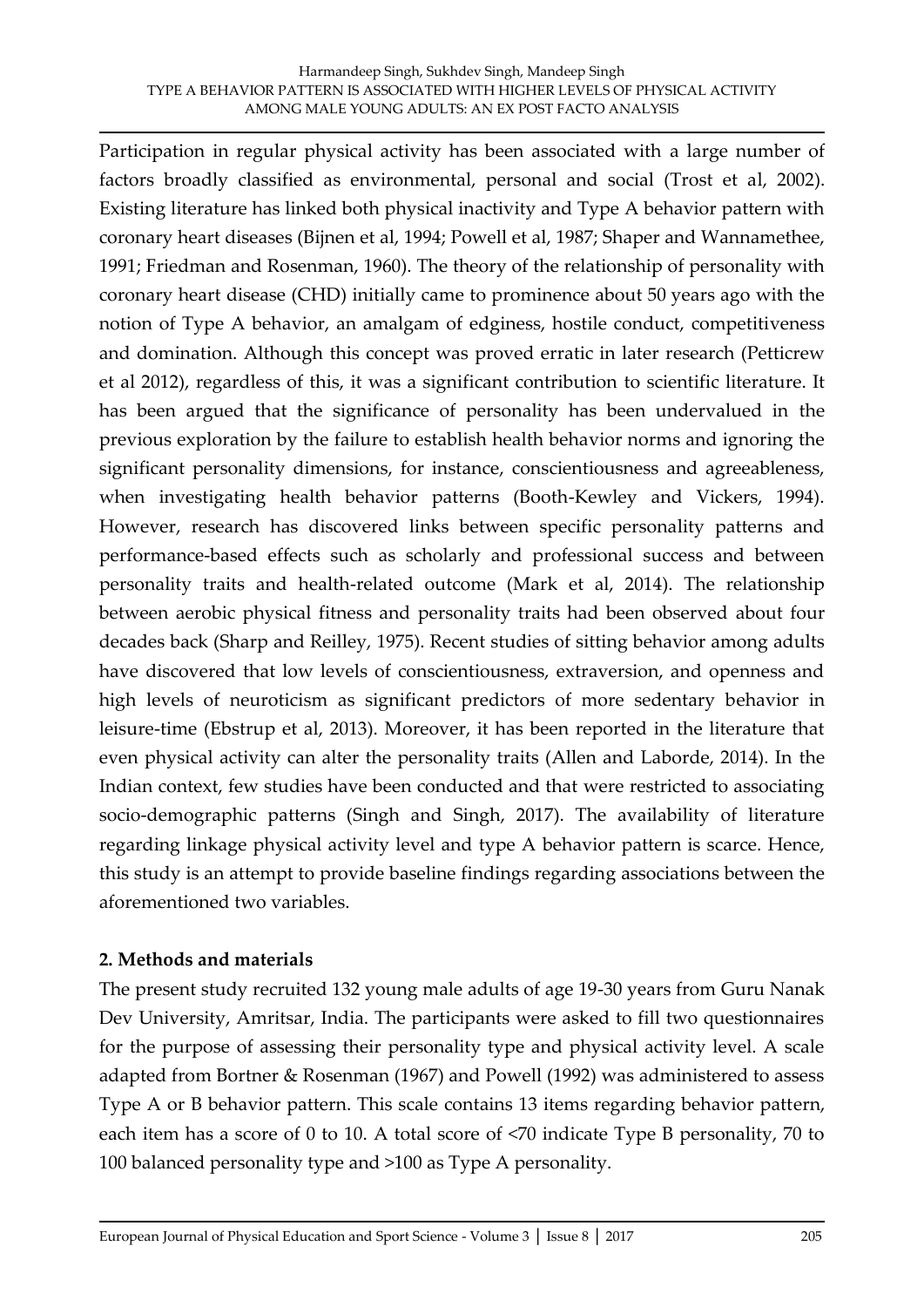Meanwhile, the WHO recommended Global Physical Activity Questionnaire (Version 2) was used for the purpose of assessing the physical activity status. Physical activity was described in quantitative terms as MET-min/week (Metabolic equivalent of tasks). Physical activity levels were determined on the basis of meeting a certain number of MET-min/week that is as follows:

- Low active less than 600 MET-min/week;
- Moderately active more than 600 MET-min/week but less than 3000 METmin/week;
- Highly active more than 3000 MET-min week.

Since the data acquired through two aforementioned questionnaires was categorical, the Pearson's Chi-Square test was employed to assess the association between the independent variable personality types and dependent variable physical activity level. The Alpha level was put at 0.05 levels. IBM SPSS 21 was utilized to analyze the data.

## **3. Results**

| Variable         | <b>Physical activity level</b> |           |           |             |          |
|------------------|--------------------------------|-----------|-----------|-------------|----------|
|                  | Low                            | Moderate  | High      | Total       |          |
| Personality type | Frequency                      | Frequency | Frequency | Frequency   | p-value  |
|                  | (%)                            | (%)       | (%)       | (%)         |          |
| Type A           | 1(3.7)                         | 9(33.3)   | 17(63)    | 27(20.5)    |          |
| Type B           | 9(23.1)                        | 29 (74.4) | 1(2.6)    | 39(29.5)    | $0.001*$ |
| Balanced         | 4(6.1)                         | 52 (78.8) | 10(15.2)  | 66 (50.0)   |          |
| Total            | 14 (10.6)                      | 90(68.2)  | 28(21.2)  | 132 (100.0) |          |

**Table 1**: Contingency table of physical activity levels in relation to personality types

\*Significant at 0.05 levels

Table 1 shows the frequencies of physical activity levels of young male adults in relation to personality types. The present table demonstrates that only 3.7% of participants having Type A personality were low active whereas 63% were found to be highly active by achieving the cut points of 3000 MET-min per week. Conversely, the majority of the participants having Type B behavior pattern were observed as low and moderately active by 23.1 and 74.4 percent respectively, whilst only 2.6% were found to be highly active. Meanwhile, participants having balanced personality traits tend to be moderate to highly active. The Pearson's Chi-square analysis revealed statistically significant associations between personality types and physical activity levels among male young adults (p< .05).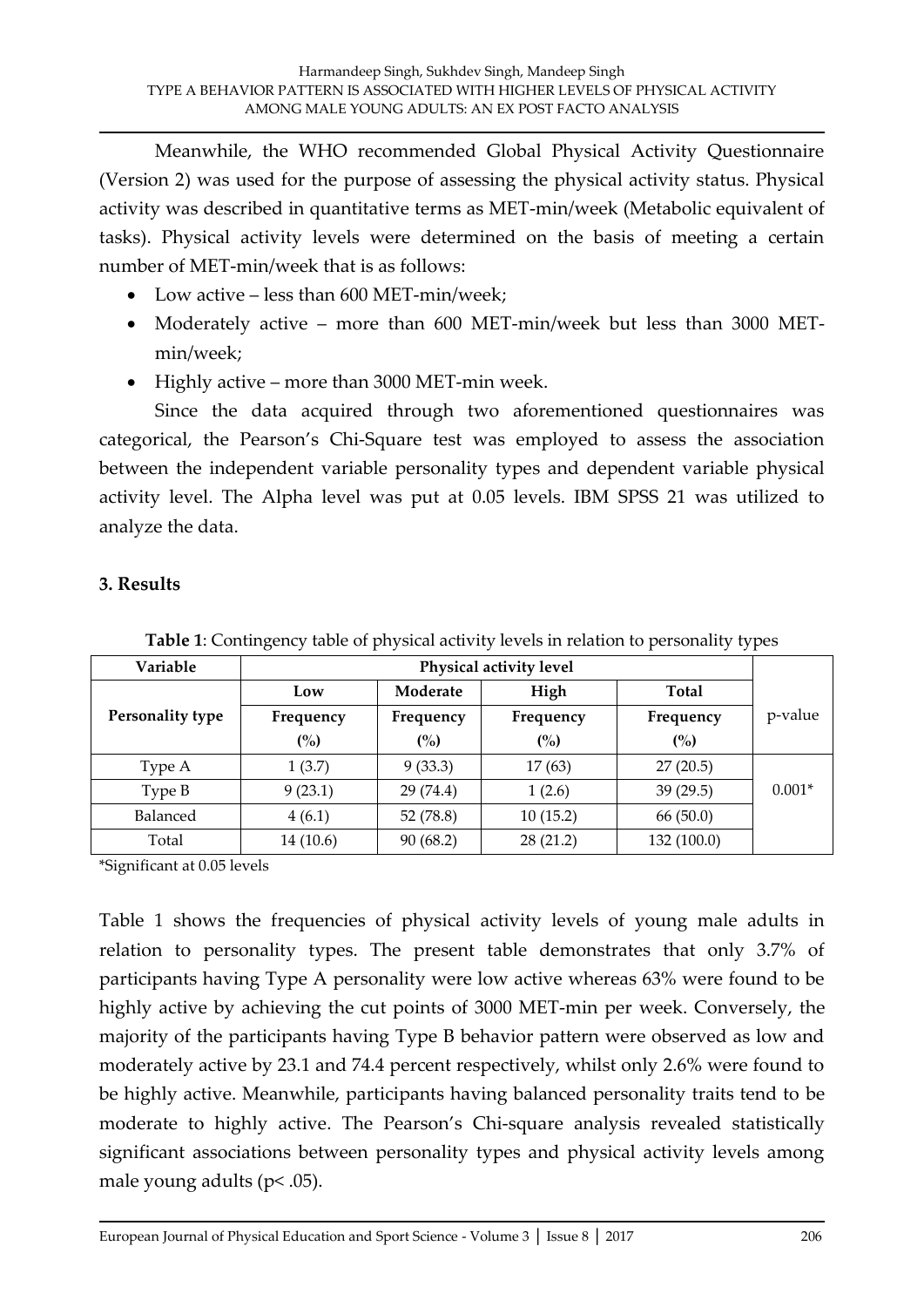

**Figure 1**: Graphical depiction of physical activity levels with respect to personality types

## **4. Discussion**

The study was aimed to examine the association between Type A behavior pattern and physical activity levels. It was found that higher frequencies of subjects who have Type A personality were largely engaged in higher levels of physical activity. Conversely, the participants with Type B personality tend to have low to moderate physical activity levels as only 2.1% were engaged in high levels of physical activity. A similar study on older minority women had reported a positive relationship between Type A behavior pattern and daily living activity (Eason et al, 2004). A similar study had reported that personality traits have a partial association with physical activity levels that result in enhanced muscle strength (Tolea et al, 2012). Furthermore, a study revealed that neuroticism was negatively related to physical activity (Wilson and Dishman, 2014) and it is argued that Type A personality own similar traits that neurotic people have (Jenkins, 1976). A number of other studies also had related the personality traits with mobility levels (Chapman et al, 2007; Jang et al, 2003; Jang et al, 2002; Kempen et al., 1999; Murberg et al, 1997). Furthermore, our study found that the majority of participants with balanced personality were moderate to highly active as very fewer counts (6.1%) showed low activity levels. A previous study had found that emotional stability and conscientiousness motivate intrinsically for exercise (Bowman, 2015). Nevertheless, both emotional stability and conscientiousness may be considered as the traits of balanced personality. Findings of this study are largely in agreement with the study of Rhodes & Pfaeffli (2012). Furthermore, this study refutes the hypothesis of Friedman and Rosenman (1960) that Type A personalities would be more prone to coronary diseases by providing the rationale that Type A behavior pattern is positively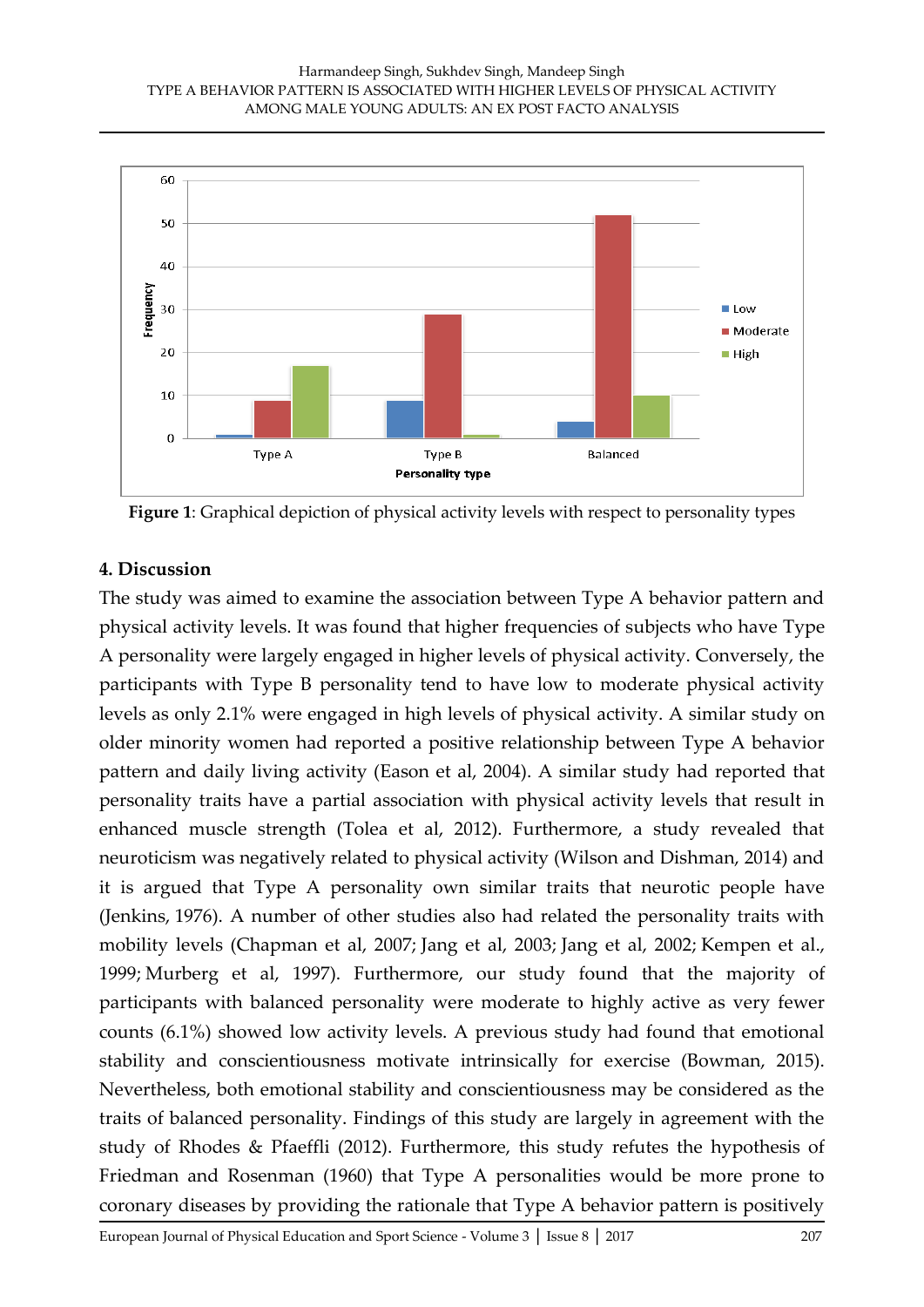associated with high level of physical activity and coronary risk is inversely related to high level of physical activity (Bijnen et al, 1994).

## **5. Conclusions**

In a nutshell, our study revealed that people having Type A behavior pattern along with balanced personality type are more likely to be physically active whereas Type B behavior pattern is associated with low levels of physical activity.

# **References**

- 1. Bortnern R.W. and Rosenman R.H., 1967. The measurement of pattern A behavior. J. chron. Dis., 20, 525.
- 2. Chapman B., Duberstein P., Lyness J.M., 2007. Personality traits, education, and health-related quality of life among older adult primary care patients. Journals of Gerontology Series B, Psychological Sciences and Social Sciences. 62(6): 343–352.
- 3. Jang Y., Haley W.E., Mortimer J.A. and Small B.J., 2003. Moderating effects of psychosocial attributes on the association between risk factors and disability in later life. Aging Ment Health. 7(3):163–170.
- 4. Jang Y., Mortimer J.A., Haley W.E., Graves A.B., 2002. The role of neuroticism in the association between performance-based and self-reported measures of mobility. Journal of Aging and Health. 14(4); 495–508.
- 5. Kempen G.I., van Heuvelen M.J., van Sonderen E., van den Brink R.H., Kooijman A.C., Ormel J., 1999. The relationship of functional limitations to disability and the moderating effects of psychological attributes in community-dwelling older persons. Social Science and Medicine. 48(9): 1161–1172.
- 6. Allen M.S. and Laborde S., 2014. The Role of Personality in Sport and Physical Activity. Current Directions in Psychological Science. 23(6) 460– 465.
- 7. Murberg T., Bru E., Svebak S., Aarsland T. and Dickstein K. 1997. The role of objective health indicators and neuroticism in perceived health and psychological well-being among patients with chronic heart failure. Personality and Individual differences. 22(6): 867–875.
- 8. Rhodes R.E. and Smith N.E.I., 2006. Personality correlates of physical activity: a review and meta‐analysis. Br J Sports Med. 40(12): 958–965. doi: 10.1136/bjsm.2006.028860.
- 9. Trost S.G., Owen N., Bauman A. *et al.*, 2002. Correlates of adult's participation in physical activity: review and update. Med Sci Sports Exerc. 34; 1996–2001.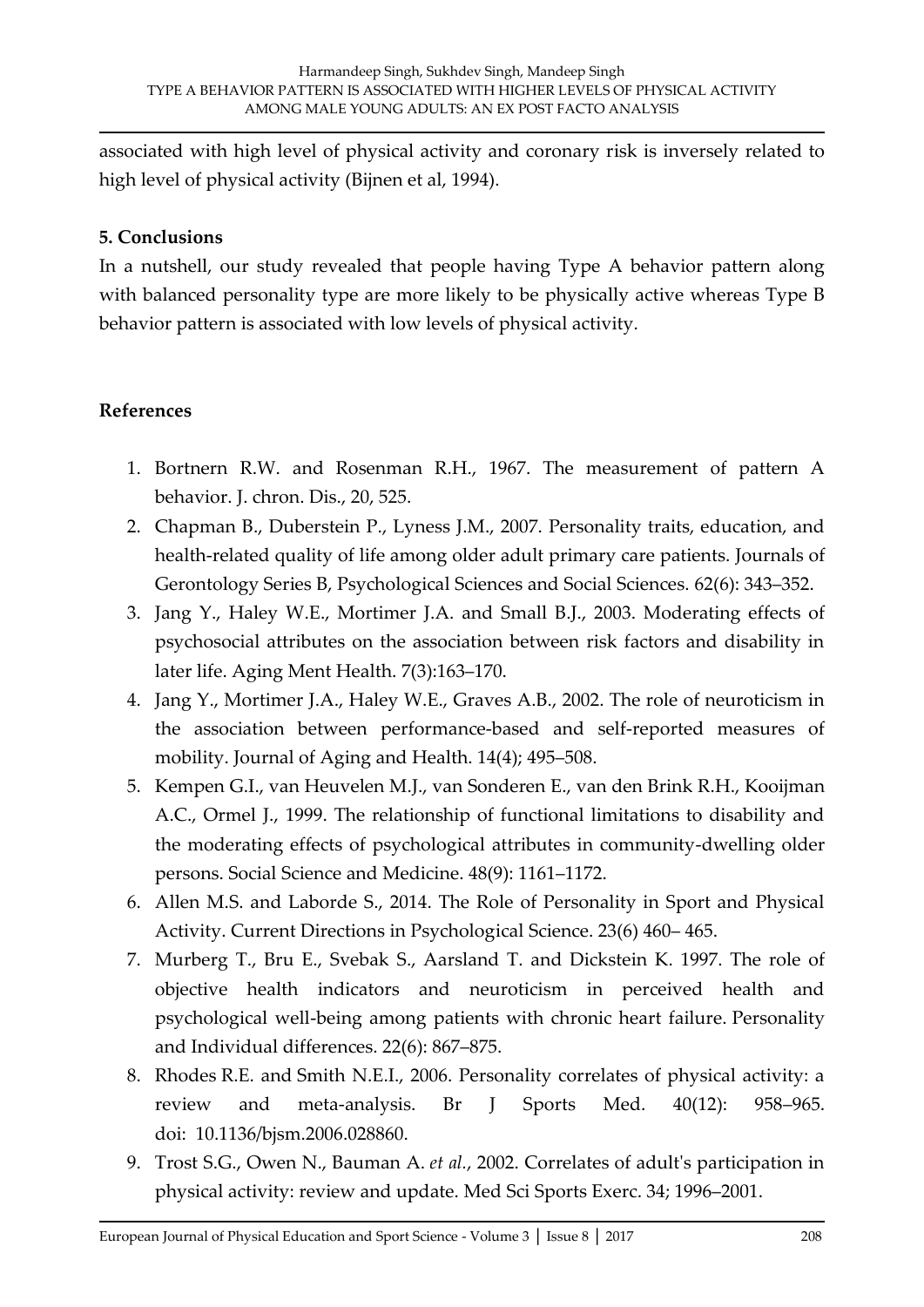- 10. Sharp M.W., Reilley R.R., 1975. The relationship of aerobic physical fitness to selected personality traits. J Clin Psychol. 31(3): 428-30.
- 11. Booth-Kewley S. and Vickers R.R. Jr., 1994. Associations between major domains of personality and health behavior. J Pers. 62(3): 281-98.
- 12. Ebstrup, J.F., Aadahl M., Eplov L.F., Pisinger C. and Jørgensen T., 2013. Crosssectional associations between the five factor personality traits and leisure-time sitting-time: The effect of general self-efficacy. Journal of Physical Activity & Health. 10; 572–580.
- 13. Bijnen F.C.H., Caspersen C.J. and Mosterd W.L., 1994. Physical inactivity as a risk factor for coronary heart disease: a WHO and International Society and Federation of Cardiology position statement. Bulletin of the World Health Organization. 72(1); 1-4.
- 14. Powell L.H., 1992. The cognitive underpinnings of coronary-prone behaviors. Cognitive Therapy and Research. 16; 123–142.
- 15. Powell K.E., Thompson PD, Caspersen C.J. et al., 1987. Physical activity and the incidence of coronary heart disease. Annual review of public health. 8: 253-287.
- 16. Singh H. and Singh S., 2017. Prevalence, patterns and associated factors of Physical Activity in Indian University students. European Journal of Physical Education and Sport Science. 3(10)76-87.
- 17. Shaper A.G. and Wannamethee G., 1991. Physical activity and ischaemic heart disease in middle-aged British men. British heart journal. 66; 384-394.
- 18. Friedman M. and Rosenman R.H., 1960. Overt behavior pattern in coronary disease. Detection of overt behavior pattern A in patients with coronary disease by a new psychophysiological procedure. JAMA19601731320–1325.
- 19. Petticrew M., Lee K. and McKee M., 2012. Type A behavior pattern and coronary heart disease: Philip Morris's "Crown Jewel" Am J Public Health. 102(11); 2018– 2025.
- 20. Tolea I.M., Terracciano A, Simonsick, E.M., Metter, E.J., Costa, P.T. and Ferrucci L, 2012. Associations between personality traits, physical activity level, and muscle strength. J Res Pers. 46(3): 264–270.
- 21. Bowman K.M., 2015. The Relationship between Personality Type and Exercise Motivation. Online Theses and Dissertations. 343. [http://encompass.eku.edu/etd/343.](http://encompass.eku.edu/etd/343)
- 22. Rhodes R.E. and & Pfaeffli L.A., 2012. Personality and physical activity. In E. O. Acevedo (Ed.), The Oxford handbook of exercise psychology. 195–223; New York: Oxford University Press.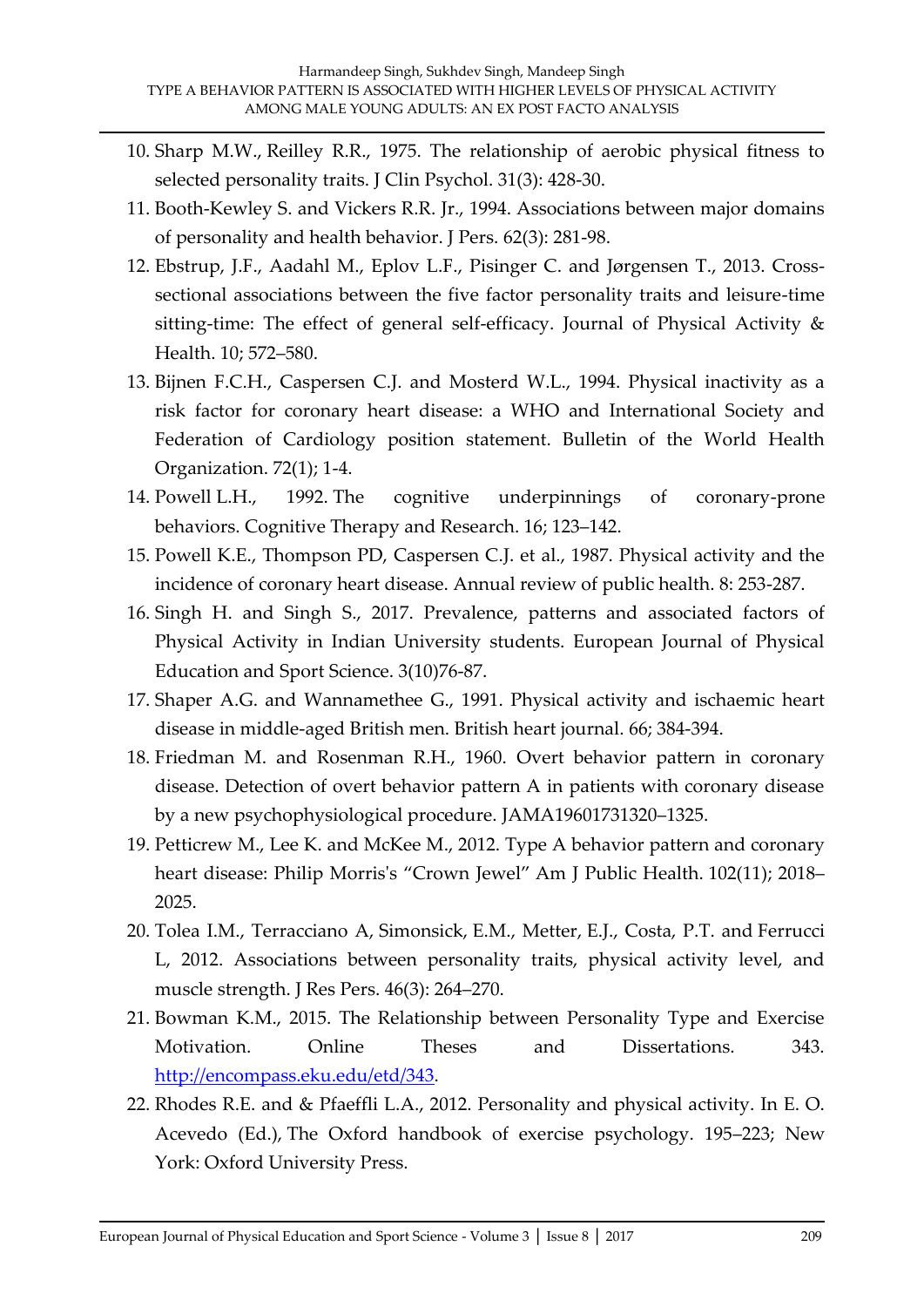23. Eason K.E., Masse L.C., Tortolero S.R. and Kelder S.H., 2002. Type A behavior and daily living activity among older minority women. Journal of Women's Health & Gender-Based Medicine. 11; 137–146.